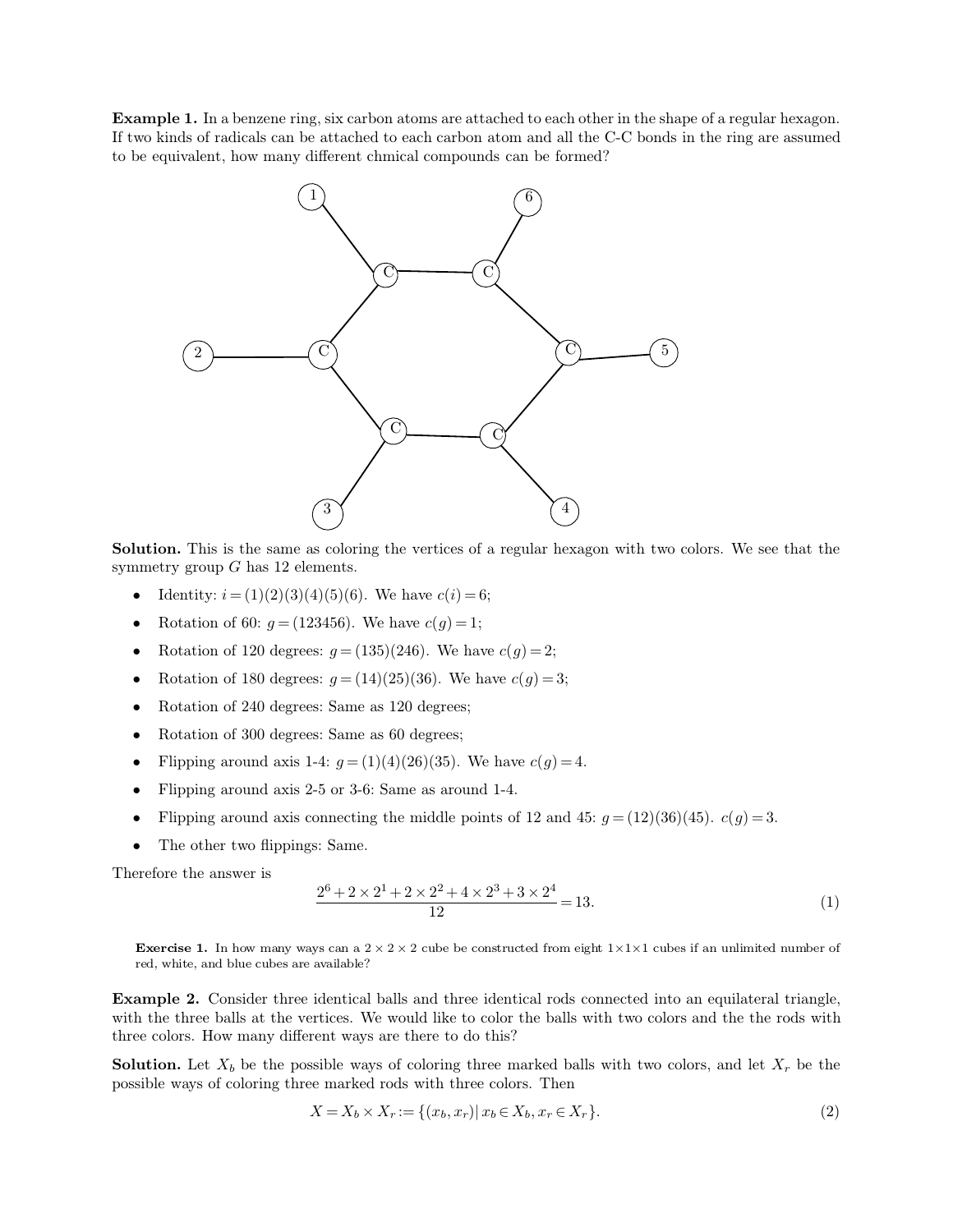Now the key observation is that, there is only one symmetry group: the symmetry group of the equilateral triangle.  $G$  acts on  $\boldsymbol{x}$  through Now the key observation is that, there triangle.  $G$  acts on  $x$  through only one symmetry group: the symmetry group of the equilateral  $gx := (gx_b, gx_r)$ . (3) Now the key observation is that, therefore  $G$  acts on  $x$  through<br>for  $x = (x_b, x_r) \in X$ , we have<br> $Orb(x) = C$  $\begin{aligned}\n\mathbf{C} &= (g \, x_b, g \, x_r).\n\end{aligned}$ (3)<br>  $\text{Orb}(x_r) &:= \{(g \, x_b, g \, x_r) | g \in G\},$ (4)

$$
g\,x := (g\,x_b, g\,x_r). \tag{3}
$$

$$
\text{Orb}(x) = \text{Orb}(x_b) \times \text{Orb}(x_r) := \{ (gx_b, gx_r) | g \in G \},\tag{4}
$$

and

for 
$$
x = (x_b, x_r) \in X
$$
, we have  
\n
$$
\text{Orb}(x) = \text{Orb}(x_b) \times \text{Orb}(x_r) := \{(g x_b, g x_r) | g \in G\},
$$
\n(4)  
\nand  
\n
$$
X_g = \{x \in X | g x = x\} = \{(x_b, x_r) | g x_b = x_b, g x_r = x_r\} = X_{b,g} \times X_{r,g}.
$$
\n(5)  
\nConsequently, there holds  
\n
$$
|X_g| = |X_{b,g}| |X_{r,g}|.
$$
\n(6)  
\nNow if we apply Polya's theory, we obtain  
\n
$$
|X_s| = 2^{c_b(g)} 3^{c_r(g)}
$$
\n(7)

$$
\{(x_b, x_r) | g x_b = x_b, g x_r = x_r\} = X_{b,g} \times X_{r,g}.
$$
\n
$$
|X_g| = |X_{b,g}| |X_{r,g}|.
$$
\n
$$
|X_g| = 2^{c_b(g)} 3^{c_r(g)},
$$
\n
$$
|X_g| = 2^{c_b(g)} 3^{c_r(g)},
$$
\n
$$
|Y_g| = 2^{c_b(g)} 3^{c_f(g)},
$$
\n
$$
|Y_g| = 2^{c_b(g)} 3^{c_b(g)}.
$$
\n(7)

\n(7)

$$
|X_g| = 2^{c_b(g)} 3^{c_r(g)},\tag{7}
$$

Now if we apply Polya's theory, we obtain<br>  $|X_g| = |X_{b,g}| |X_{r,g}|.$  (6)<br>
Where  $c_b(g)$  is the number of cycles in the cyclic representation of *g* when we view *G* as a subgroup of the<br>
permutation group of the marked balls, a Now if we apply Polya's theory, we obtain<br>  $|X_g| = 2^{c_b(g)} 3^{c_r(g)}$ , (7)<br>
where  $c_b(g)$  is the number of cycles in the cyclic representation of *g* when we view *G* as a subgroup of the<br>
permutation group of the marked balls,  $|X_g| = 2^{c_b(g)} 3^{c_r(g)}$ ,<br>where  $c_b(g)$  is the number of cycles in the cyclic representation of g when we view<br>permutation group of the marked balls, and  $c_r(g)$  is the number of cycles in the when we view G as a subgroup of t  $|X_g|$ <br>ere  $c_b(g)$  is the number of cycles in the cy<br>mutation group of the marked balls, and<br>en we view G as a subgroup of the permu<br>Therefore the answer is given by<br>Ans =  $\frac{1}{100}$ 

when we view *G* as a subgroup of the permutation group of the marked rods.  
\nTherefore the answer is given by\n
$$
Ans = \frac{1}{|G|} \sum_{g \in G} 2^{c_b(g)} 3^{c_r(g)}.
$$
\n(8)  
\nNow we are ready to solve the problem. We mark the balls and rods as follows:



- We recall that the symmetry group of the equilateral triangle:<br>
 *i*: Identity. For the balls we have *i* = (1)(2)(3), for the rods we also have *i* = (1)(2)(3). Thus  $c_b(i) = c_r(i) = 3$ .  $c_b(i) = c_r(i) = 3.$ **i** is identity. For the balls we have  $i = (1)(2)(3)$ , for the rods we also have  $i = (1)(2)(3)$ . Thus  $c_b(i) = c_r(i)=3$ .<br>
•  $r_1$ : Counter-clockwise rotation of 120 degrees. For both the balls and rods we have  $r_1 = (123)$ . Thus  $c_b(r$
- *i*: Identity. For the balls we have  $i = (1)(2)(3)$ , for the rods we also have  $i = (1)(2)(3)$ . Thus  $c_b(i) = c_r(i)=3$ .<br>•  $r_1$ : Counter-clockwise rotation of 120 degrees. For both the balls and rods we have  $r_1 = (123)$ . Thus  $c_b(r_$
- 
- $r_1$ : Counter-clockwise rotation of 120 degrees. For both t  $c_b(r_1) = c_r(r_1) = 1$ .<br>
  $r_2$ : Counter-clockwise rotation of 240 degrees. Similarly v<br>
  $f_1$ : Flipping with respect to the line passing ball 1 and t rods we  $f_1$ : Flipping with respect to the line passing ball 1 and the middle of rod 1. For both the balls and rods we hvae  $f_1 = (1)(23)$  so  $c_b(f_1) = c_r(f_1) = 2$ .
	-

\n- 1. Fapping with respect to the line passing bar 1 and the middle of 10d 1. For both the basis and rods we have 
$$
f_1 = (1)(23)
$$
 so  $c_b(f_1) = c_r(f_1) = 2$ .
\n- 2.  $f_2, f_3$ : Same as  $f_1$ .
\n- Consequently the answer is  $\frac{2^3 3^3 + 2 \times 2^1 3^1 + 3 \times 2^2 3^2}{6} = 56$ . (9)
\n- Remark 3. In the above example we have  $c_b(g) = c_r(g)$  for all  $g \in G$ . In general this is not true.
\n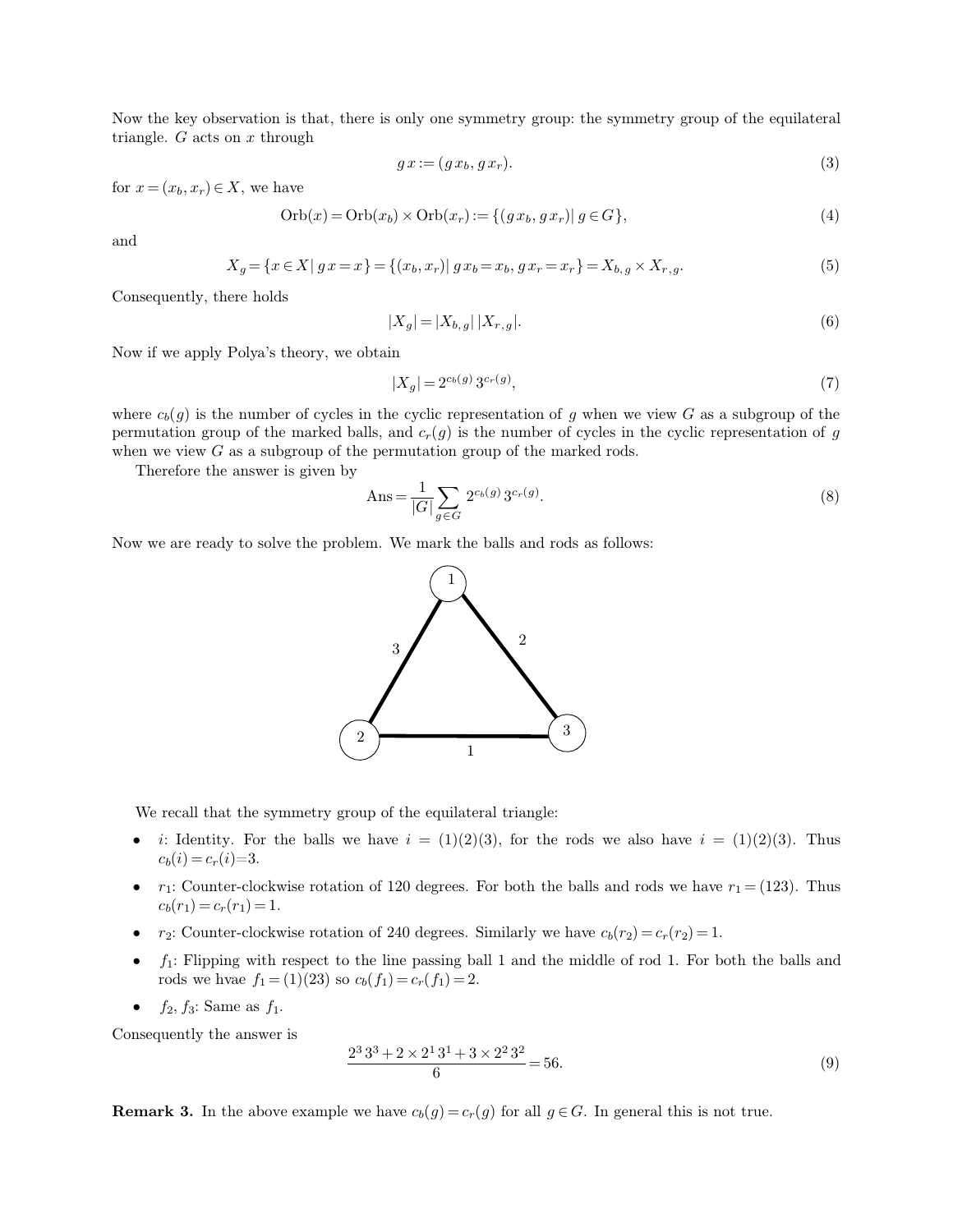**Example 4.** Consider a cube with a bead at each vertex. We would like to use two colors R and G to color both the faces and the beads at the vertex. How many different ways are there? **Example 4.** Consider a cube with a bead at each vertex. We would like to use two colos<br>both the faces and the beads at the vertex. How many different ways are there?<br>**Solution.** Again, for every  $q \in G$  the symmetry group both the faces and the beads at the vertex. How many different ways are there?<br>**Solution.** Again, for every  $q \in G$  the symmetry group of the cube,

$$
X_g = X_g^f \times X_g^v \Longrightarrow |X_g| = |X_g^f| |X_g^v|.
$$
\n<sup>(10)</sup>

| both the faces and the beads at the vertex. How many different ways are there?                                |                       |                      |      |
|---------------------------------------------------------------------------------------------------------------|-----------------------|----------------------|------|
| <b>Solution.</b> Again, for every $g \in G$ the symmetry group of the cube,                                   |                       |                      |      |
| $X_q = X_q^f \times X_q^v \Longrightarrow  X_q  =  X_q^f   X_q^v .$                                           |                       |                      | (10) |
| Thus we have (Here we use the shorthand: $(1)^2(4)^1$ means there are two 1-cycles and one 4-cycle.           |                       |                      |      |
| $q \in G$                                                                                                     | Faces                 | Vertices             |      |
|                                                                                                               | $(1)^6$               | $(1)^8$              |      |
| 3 rotation by $\pi/2$ around the line connecting face centers                                                 | $(1)^2 (4)^1$ $(4)^2$ |                      |      |
| 3 rotation by $\pi$ around the line connecting face centers                                                   | $(1)^2 (2)^2$ $(2)^4$ |                      |      |
| 3 rotation by $3\pi/2$ around the line connecting face centers                                                | $(1)^2 (4)^1$ $(4)^2$ |                      |      |
| 6 rotations by $\pi$ around the line connecting middle points of oppositing edges                             | $(2)^3$ $(2)^4$       |                      |      |
| 4 rotations by $2\pi/3$ around long diagonals                                                                 |                       | $(3)^2$ $(1)^2(3)^2$ |      |
| 4 rotations by $4\pi/3$ around long diagonals                                                                 |                       | $(3)^2$ $(1)^2(3)^2$ |      |
| Finally we see that the answer is given by                                                                    |                       |                      |      |
| $2^{6+8}+3\times2^{2+1+2}+3\times2^{2+2+4}+3\times2^{2+1+2}+6\times2^{3+4}+4\times2^{2+2+2}+4\times2^{2+2+2}$ |                       |                      |      |
| 24                                                                                                            | $= 776.$              |                      | (11) |
|                                                                                                               |                       |                      |      |

$$
\frac{2^{6+8}+3\times2^{2+1+2}+3\times2^{2+2+4}+3\times2^{2+1+2}+6\times2^{3+4}+4\times2^{2+2+2}+4\times2^{2+2+2}}{24} = 776.
$$
 (11)  
Exercise 2. How many ways are there to color a regular tetrahedron using four colors for vertices, three colors for faces,  
and two colors for edges? (Ans:<sup>1</sup>)

<span id="page-2-0"></span> $\frac{2^{0+\circ}+3\times 2^{2+\circ+2}+3\times 2^{2+\circ+4}+7}{2^{2+\circ}}$ <br>**Exercise 2.** How many ways are there to and two colors for edges? (Ans:<sup>1</sup>)

**Exercise 2.** How many ways are there to color a regular tetrahedron using four colors for vertices, three colors for faces, and two colors for edges? (Ans.<sup>1</sup>)<br> **Example 5.** How many ways to color the six vertices of a re **Exercise 2.** How many ways are there to color a regular tetrahedron using for and two colors for edges? (Ans:<sup>1</sup>)<br> **Example 5.** How many ways to color the six vertices of a regular he vertices are red, two are blue, one

**Example 5.** How many ways are there to coor a regular terrahedron using four colors for vertices, three colors for faces, and two colors for edges? (Ans.<sup>1</sup>)<br> **Example 5.** How many ways to color the six vertices of a reg **Example 5.** How many ways to color the six vertices of a regular hexagon with four colors, such vertices are red, two are blue, one is green, and one is yellow?<br>**Solution.** It turns our that we can "track" the colors use  $k^k + g^k + b^k + y^k$ , **Example 5.** How many ways to color the six vertices of a regular hexagon with four colors, such that two vertices are red, two are blue, one is green, and one is yellow?<br> **Solution.** It turns our that we can "track" the yellow. **lution.** It turns our that we can "track" the colors used through the following trick: tead of just 4, representing there are four possible ways: all *k* vertices red, all *k* vertices green, all *k* vertices  $\ell$  low. N *resenting the tour possible ways: all k vertices r*<br> *bow.*<br> *Now we go through all 12 elements of the symm*<br>  $\bullet$   $i = (1)(2)(3)(4)(5)(6)$ . The contribution is  $(r^6 + g^6 + r_1 = (123456)$ . The contribution is  $(r^6 + g^6 + r_2 = (135)(246)$ 

- .
- $^{6}+g^{6}+b^{6}+y^{6}$ .
- $r_2 = (135)(246)$  yields  $(r^3 + g^3 + b^3 + y^3)^2$ .
- $r_3 = (14)(25)(36)$  yields  $(r^2 + g^2 + b^2 + y^2)^3$ . .
- $r_4 = (153)(264)$  yields  $(r^3 + g^3 + b^3 + y^3)^2$ . .
- $r_5 = (165432)$  yields  $(r^6 + g^6 + b^6 + y^6)$ .
- $f_1 = (16)(25)(34)$  yields  $(r^2 + g^2 + b^2 + y^2)^3$ . Same f
- 

•  $r_4 = (153)(264)$  yields  $(r^3 + g^3 + b^3 + y^3)^2$ .<br>
•  $r_5 = (165432)$  yields  $(r^6 + g^6 + b^6 + y^6)$ .<br>
•  $f_1 = (16)(25)(34)$  yields  $(r^2 + g^2 + b^2 + y^2)^3$ . Same for  $f_2$ ,  $f_3$ .<br>
•  $f_4 = (1)(4)(26)(35)$  yields  $(r + g + b + y)^2 (r^2 + g^2 + b^2 + y^2)^2$ . •  $f_1 = (16)(25)(34)$  yields<br>•  $f_4 = (1)(4)(26)(35)$  yields<br>Thus all possible colorings are<br>for our coloring problem. Thus all possible colorings are encoded in the following formula, which in a sense is a "generating function"

\n- \n
$$
r_3 = (14)(25)(36)
$$
 yields  $(r^2 + g^2 + b^2 + y^2)^3$ .\n
\n- \n $r_4 = (153)(264)$  yields  $(r^3 + g^3 + b^3 + y^3)^2$ .\n
\n- \n $r_5 = (165432)$  yields  $(r^6 + g^6 + b^6 + y^6)$ .\n
\n- \n $f_1 = (16)(25)(34)$  yields  $(r^2 + g^2 + b^2 + y^2)^3$ . Same for  $f_2$ ,  $f_3$ .\n
\n- \n $f_4 = (1)(4)(26)(35)$  yields  $(r + g + b + y)^2 (r^2 + g^2 + b^2 + y^2)^2$ . Same for  $f_5$ ,  $f_6$ . Thus all possible colorings are encoded in the following formula, which in a sense is a "generating function" for our coloring problem.\n
\n- \n $\frac{1}{12} \left[ (r + g + b + y)^6 + 2 \left( r^6 + g^6 + b^6 + y^6 \right) + 2 \left( r^3 + g^3 + b^3 + y^3 \right)^2 + 4 \left( r^2 + g^2 + b^2 + y^2 \right)^3 + 3 \left( r + g + b + y \right)^2 \left( r^2 + g^2 + b^2 + y^2 \right)^2 \right]$ \n
\n- \n and the answer is given by the coefficient of the term  $r^2 g b^2 y$ , which is\n  $\frac{\binom{6}{2} \binom{4}{2} \binom{2}{1} \binom{1}{1} + 0 + 3 \times 2 \times 2 + 0}{12} = 16.$ \n
\n
\n(13)

$$
\frac{\binom{6}{2}\binom{4}{2}\binom{2}{1}\binom{1}{1} + 0 + 3 \times 2 \times 2 + 0}{12} = 16.
$$
\n
$$
(13)
$$
\n
$$
4 + 4^4 3^4 2^6 \big) / 12.
$$

[<sup>1.</sup>](#page-2-0)  $(8 \times 4^2 3^2 2^2 + 3 \times 4)$  $\overline{a^2+3} \times 4^2 3^2 2^4$  $4^2 3^2 2^4 + 4^4 3^4$  $(4\,2^6)\,/\,12.$